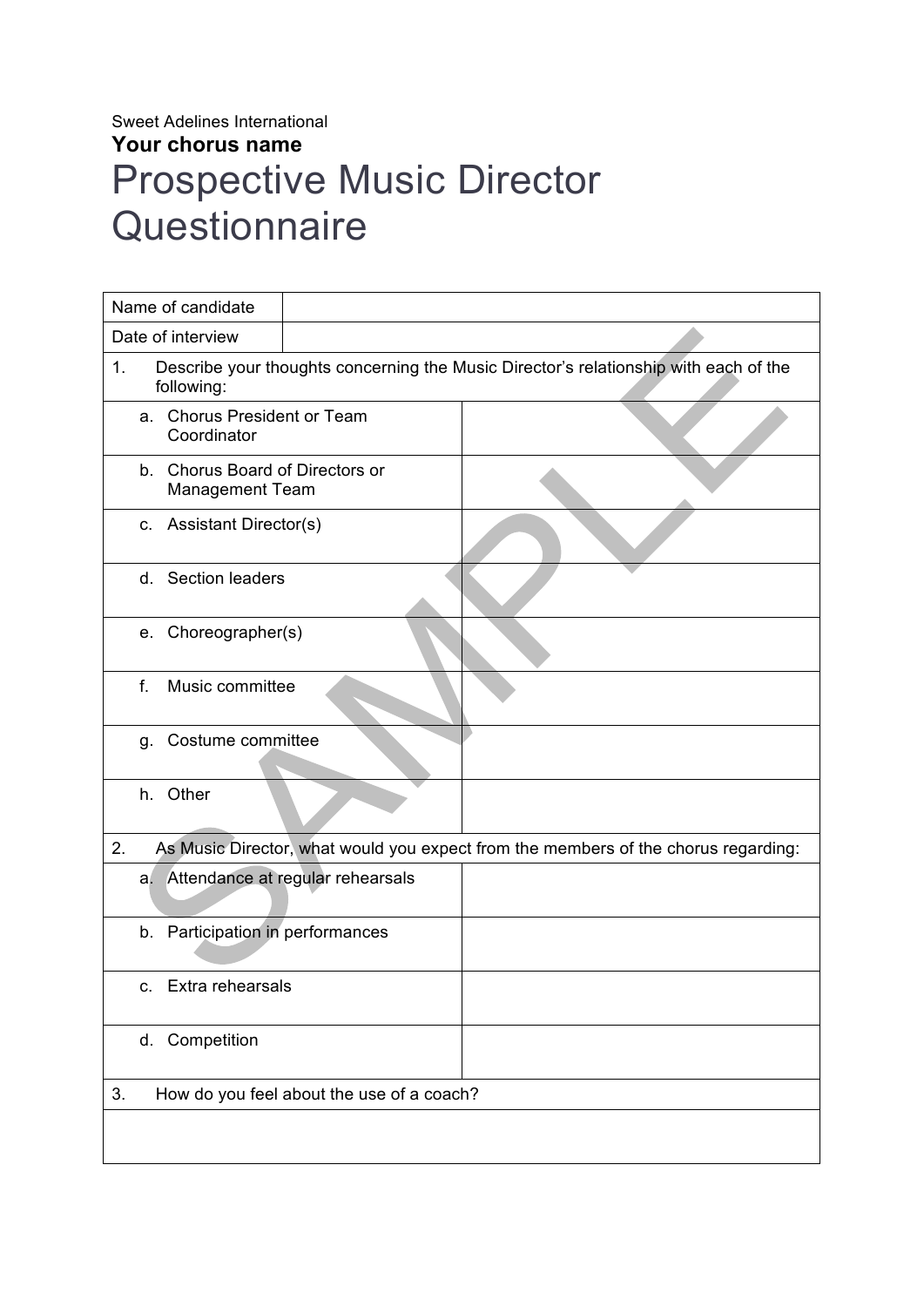| 4. | Discuss your feelings concerning quality vs quantity of singers. |  |  |
|----|------------------------------------------------------------------|--|--|
|    |                                                                  |  |  |

5. What would be your criteria for the selection of music for the chorus to perform?

6. From what sources would you expect to obtain music for the chorus to perform?

7. Describe your 'ideal' rehearsal schedule for one evening.

8. Describe your approach to teaching a new song.

- 9. Rate your understanding of vocal techniques and proper tone production
	- a. Are you familiar with Sweet Adelines International's approach to vocal technique and proper tone production?
	- b. Are you able/willing to attend Sweet Adelines International's education events in order to become better acquainted with our methods and philosophy?
- 10. What is your philosophy regarding competition?
- 11. Describe your degree of familiarity with Sweet Adelines International's judging structure and rules as defined by the Judging Category Description Book.

12. What is your philosophy regarding chorus performances?

13. What, in your opinion, are the major functions of a Sweet Adelines International Music Director?